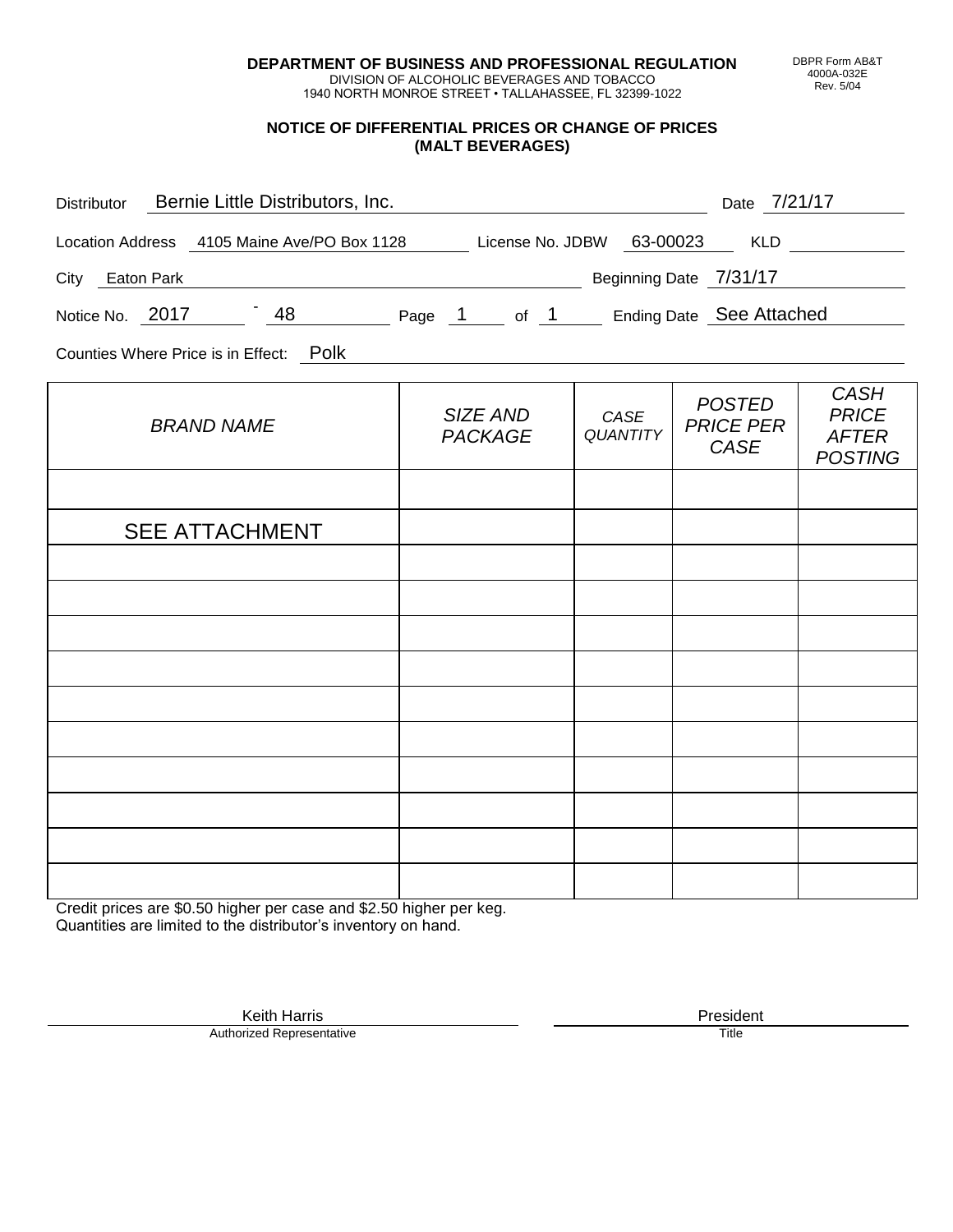|                                                                                                    |                                    |                      |                      |                | Posted Frontline |                 |                |                      |
|----------------------------------------------------------------------------------------------------|------------------------------------|----------------------|----------------------|----------------|------------------|-----------------|----------------|----------------------|
| <b>Brands</b><br>Bud, Bud Lt                                                                       | Package<br>24/8oz Can              | Start<br>06/26/17    | Stop<br>08/06/17     | Price<br>11.40 | Price<br>13.25   | Qty<br>$20+$    | Premise<br>Off | Comment              |
|                                                                                                    |                                    |                      |                      |                |                  |                 |                |                      |
| Bud & Bud Lt                                                                                       | 24/8oz Can 2/12                    | 06/26/17             | 08/06/17             | 13.10          | 13.60            | $5-19$          | Off            |                      |
| Bud & Bud Lt                                                                                       | 24/8oz Can 2/12                    | 06/26/17             | 08/06/17             | 12.20          | 13.60            | $20+$           | Off            |                      |
| Michelob Ultra                                                                                     | 24/8oz Can 2/12                    | 06/26/17             | 08/06/17             | 13.50          | 14.45            | $5-19$          | Off            |                      |
| Michelob Ultra                                                                                     | 24/8oz Can 2/12                    | 06/26/17             | 08/06/17             | 12.20          | 14.45            | $20+$           | Off            |                      |
| Michelob Ultra                                                                                     | 24/8oz Can                         | 06/26/17             | 08/06/17             | 12.70          | 14.35            | $5-19$          | Off            |                      |
| Michelob Ultra                                                                                     | 24/8oz Can                         | 06/26/17             | 08/06/17             | 11.40          | 14.35            | $20+$           | Off            |                      |
| Brands & Packages above may be mixed and matched to achieve qty                                    |                                    |                      |                      |                |                  |                 |                |                      |
| Bud, Bud Lt                                                                                        | 24/8oz Can                         | 08/07/17             | 08/20/17             | 11.40          | 13.25            | $20+$           | Off            |                      |
| Bud & Bud Lt                                                                                       | 24/8oz Can 2/12                    | 08/07/17             | 08/20/17             | 13.10          | 13.60            | $5-9$           | Off            |                      |
| Bud & Bud Lt                                                                                       | 24/8oz Can 2/12                    | 08/07/17             | 08/20/17             | 11.70          | 13.60            | $10+$           | Off            |                      |
| Michelob Ultra                                                                                     | 24/8oz Can 2/12                    | 08/07/17             | 08/20/17             | 13.50          | 14.45            | $5-9$           | Off            |                      |
| Michelob Ultra                                                                                     | 24/8oz Can 2/12                    | 08/07/17             | 08/20/17             | 11.70          | 14.45            | $10+$           | Off            |                      |
| Michelob Ultra                                                                                     | 24/8oz Can                         | 08/07/17             | 08/20/17             | 12.70          | 14.35            | $5-19$          | Off            |                      |
| Michelob Ultra                                                                                     | 24/8oz Can                         | 08/07/17             | 08/20/17             | 11.40          | 14.35            | $20+$           | Off            |                      |
| Brands & Packages above may be mixed and matched to achieve qty                                    |                                    |                      |                      |                |                  |                 |                |                      |
| Bud, Bud Lt                                                                                        | 24/8oz Can                         | 08/21/17             | 10/01/17             | 11.40          | 13.25            | $20+$           | Off            |                      |
|                                                                                                    |                                    |                      |                      |                |                  |                 |                |                      |
| Bud & Bud Lt<br>Bud & Bud Lt                                                                       | 24/8oz Can 2/12<br>24/8oz Can 2/12 | 08/21/17<br>08/21/17 | 10/01/17<br>10/01/17 | 13.10<br>12.20 | 13.60<br>13.60   | $5-19$<br>$20+$ | Off<br>Off     |                      |
|                                                                                                    |                                    |                      |                      |                |                  |                 |                |                      |
| Michelob Ultra<br>Michelob Ultra                                                                   | 24/8oz Can 2/12<br>24/8oz Can 2/12 | 08/21/17<br>08/21/17 | 10/01/17<br>10/01/17 | 13.50<br>12.20 | 14.45<br>14.45   | $5-19$<br>$20+$ | Off<br>Off     |                      |
|                                                                                                    |                                    |                      |                      |                |                  |                 |                |                      |
| Michelob Ultra                                                                                     | 24/8oz Can                         | 08/21/17             | 10/01/17             | 12.70          | 14.35            | $5-19$          | Off            |                      |
| Michelob Ultra<br>Brands & Packages above may be mixed and matched to achieve qty                  | 24/8oz Can                         | 08/21/17             | 10/01/17             | 11.40          | 14.35            | $20+$           | Off            |                      |
|                                                                                                    |                                    |                      |                      |                |                  |                 |                |                      |
| Bud, Bud Lt, Select, Select 55                                                                     | 24/12oz Can/LNR 4/6                | 07/03/17             | 09/30/17             | 21.60          | 23.80            | $10+$           | Off            |                      |
| Michelob, Michelob Lt, Michelob Amberbock                                                          | 24/12oz LNNR 4/6                   | 07/03/17             | 09/30/17             | 21.60          | 24.55            | $10+$           | Off            |                      |
| Land Shark                                                                                         | 24/12oz LNNR 4/6                   | 07/03/17             | 09/30/17             | 21.60          | 24.55            | 10-111          | Off            |                      |
| Land Shark                                                                                         | 24/12oz LNNR 4/6                   | 07/03/17             | 09/30/17             | 20.25          | 24.55            | $112+$          | Off            |                      |
| Brands & Packages above may be mixed and matched to achieve qty                                    |                                    |                      |                      |                |                  |                 |                |                      |
| Bud, Bud Lt                                                                                        | 24/16oz Can 6/4                    | 09/12/16             | 09/30/17             | 22.65          | 25.65            | $5+$            | On & Off       |                      |
| Brands & Packages above may be mixed and matched to achieve qty                                    |                                    |                      |                      |                |                  |                 |                |                      |
| Bud, Bud Lt                                                                                        | 24/16oz Can 3/8                    | 07/10/17             | 07/23/17             | 19.45          | 25.20            | $25+$           | Off            |                      |
| Michelob Ultra                                                                                     | 24/16oz Can 3/8                    | 07/10/17             | 07/23/17             | 19.45          | 27.10            | $25+$           | Off            |                      |
| Brands & Packages above may be mixed and matched to achieve qty                                    |                                    |                      |                      |                |                  |                 |                |                      |
|                                                                                                    |                                    |                      |                      |                |                  |                 |                |                      |
| Bud, Bud Lt                                                                                        | 24/16oz Can 3/8                    | 09/04/17             | 09/17/17             | 19.45          | 25.20            | $25+$           | Off            |                      |
| Michelob Ultra                                                                                     | 24/16oz Can 3/8                    | 09/04/17             | 09/17/17             | 19.45          | 27.10            | $25+$           | Off            |                      |
| Brands & Packages above may be mixed and matched to achieve qty                                    |                                    |                      |                      |                |                  |                 |                |                      |
| Bud, Bud Lt                                                                                        | 24/16oz Can                        | 09/12/16             | 09/30/17             | 20.90          | 27.60            | $30+$           | Off            |                      |
| Brands & Packages above may be mixed and matched to achieve gty                                    |                                    |                      |                      |                |                  |                 |                |                      |
| Bud, Bud Lt, Select & Select 55                                                                    | 18pk/12oz Can & LNNR               | 09/12/16             | 08/06/17             | 14.80          | 16.90            | $20+$           | Off            | <b>New Stop Date</b> |
|                                                                                                    |                                    |                      |                      |                |                  |                 |                |                      |
| Bud, Bud Lt, Select & Select 55                                                                    | 18pk/12oz Can & LNNR               | 08/07/17             | 08/20/17             | 14.80          | 16.90            | 20-39           | Off            | <b>New</b>           |
| Bud, Bud Lt, Select & Select 55                                                                    | 18pk/12oz Can & LNNR               | 08/07/17             | 08/20/17             | 13.95          | 16.90            | $40+$           | Off            | <b>New</b>           |
| Bud, Bud Lt, Select & Select 55                                                                    | 18pk/12oz Can & LNNR               | 08/21/17             | 09/10/17             | 14.80          | 16.90            | $20+$           | Off            | <b>New</b>           |
|                                                                                                    |                                    |                      |                      |                |                  |                 |                |                      |
| Brands & Packages above may be mixed and matched to achieve qty                                    |                                    |                      |                      |                |                  |                 |                |                      |
|                                                                                                    |                                    |                      |                      |                |                  |                 |                |                      |
| Bud, Bud Lt, Select & Select 55<br>Brands & Packages above may be mixed and matched to achieve qty | 24/12oz LNNR 2/12                  | 09/12/16             | 09/30/17             | 21.55          | 22.50            | $10+$           | On             |                      |
|                                                                                                    |                                    |                      |                      |                |                  |                 |                |                      |
| Bud, Bud Lt, Select & Select 55                                                                    | 24/12oz Can & LNNR 2/12            | 07/05/17             | 08/27/17             | 21.55          | 22.50            | $10+$           | Off            |                      |
| Brands & Packages above may be mixed and matched to achieve qty                                    |                                    |                      |                      |                |                  |                 |                |                      |
| Bud, Bud Lt, Select & Select 55                                                                    | 24/12oz Can & LNNR 2/12            | 08/28/17             | 09/03/17             | 21.55          | 22.50            | 10-49           | Off            |                      |
| Bud, Bud Lt, Select & Select 55                                                                    | 24/12oz Can & LNNR 2/12            | 08/28/17             | 09/03/17             | 17.80          | 22.50            | $50+$           | Off            |                      |
| Brands & Packages above may be mixed and matched to achieve qty                                    |                                    |                      |                      |                |                  |                 |                |                      |
| Bud, Bud Lt, Select & Select 55                                                                    | 24/12oz Can & LNNR 2/12            | 09/04/17             | 09/10/17             | 21.55          | 22.50            | $10+$           | Off            |                      |
| Brands & Packages above may be mixed and matched to achieve qty                                    |                                    |                      |                      |                |                  |                 |                |                      |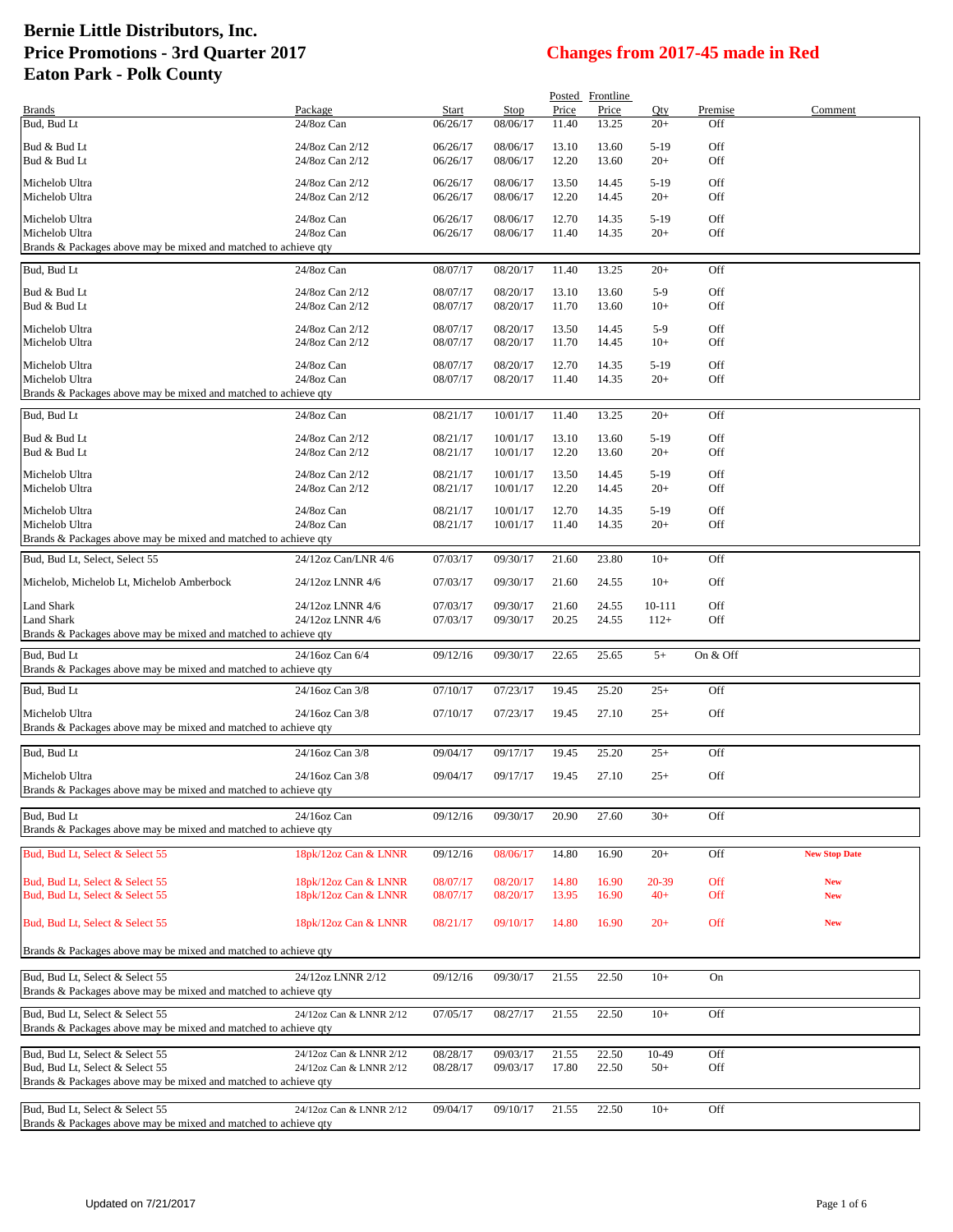|                                                                               |                        |          |          |       | Posted Frontline |           |           |         |
|-------------------------------------------------------------------------------|------------------------|----------|----------|-------|------------------|-----------|-----------|---------|
| <b>Brands</b>                                                                 | Package                | Start    | Stop     | Price | Price            | Qty       | Premise   | Comment |
| Bud, Bud Lt, Select & Select 55                                               | 24/12oz Can            | 09/12/16 | 09/30/17 | 20.75 | 22.60            | $10 - 44$ | Off       |         |
| Bud, Bud Lt, Select & Select 55                                               | 24/12oz Can            | 09/12/16 | 09/30/17 | 19.75 | 22.60            | $45+$     | Off       |         |
| Bud, Bud Lt,                                                                  | 24/12oz LNNR           | 09/12/16 | 09/30/17 | 20.75 | 22.60            | $10 - 44$ | Off       |         |
| Bud, Bud Lt,                                                                  | 24/12oz LNNR           | 09/12/16 | 09/30/17 | 19.75 | 22.60            | $45+$     | Off       |         |
|                                                                               |                        |          |          |       |                  |           |           |         |
| <b>Bud Light Lime</b>                                                         | 24/12oz LNNR/Can       | 09/12/16 | 09/30/17 | 22.20 | 24.10            | $10 - 44$ | Off       |         |
| <b>Bud Light Lime</b>                                                         | 24/12oz LNNR/Can       | 09/12/16 | 09/30/17 | 19.75 | 24.10            | $45+$     | Off       |         |
|                                                                               |                        |          |          |       |                  |           |           |         |
| Michelob Ultra                                                                | 24/12oz Can & LNNR     | 09/12/16 | 09/30/17 | 22.20 | 24.10            | $10 - 44$ | Off       |         |
| Michelob Ultra                                                                | 24/12oz Can & LNNR     | 09/12/16 | 09/30/17 | 20.70 | 24.10            | $45+$     | Off       |         |
| Brands & Packages above may be mixed and matched to achieve qty               |                        |          |          |       |                  |           |           |         |
| Bud, Bud Lt                                                                   | 24/16oz CALNR          | 09/12/16 | 09/30/17 | 24.85 | 28.50            | $98+$     | Off       |         |
| Brands & Packages above may be mixed and matched to achieve qty               |                        |          |          |       |                  |           |           |         |
|                                                                               |                        |          |          |       |                  |           |           |         |
| Bud, Bud Lt                                                                   | 20/16oz CALNR          | 05/22/17 | 09/30/17 | 17.95 | 23.00            | $22 - 65$ | Off       |         |
| Bud, Bud Lt                                                                   | 20/16oz CALNR          | 05/22/17 | 09/30/17 | 17.45 | 23.00            | $66+$     | Off       |         |
| Brands & Packages above may be mixed and matched to achieve qty               |                        |          |          |       |                  |           |           |         |
|                                                                               |                        |          |          |       |                  |           |           |         |
| Bud, Bud Light                                                                | 20/16oz CALNR          | 04/03/17 | 09/30/17 | 17.20 | 23.00            | $144+$    | On        |         |
| Brands & Packages above may be mixed and matched to achieve qty               |                        |          |          |       |                  |           |           |         |
| Bud, Bud Light                                                                | 24/16oz ALNR/CALNR     | 04/03/17 | 09/30/17 | 23.00 | 28.50            | $1-49$    | On        |         |
| Bud, Bud Light                                                                | 24/16oz ALNR/CALNR     | 04/03/17 | 09/30/17 | 22.75 | 28.50            | 50-143    | On        |         |
| Bud, Bud Light                                                                | 24/16oz ALNR/CALNR     | 04/03/17 | 09/30/17 | 21.55 | 28.50            | $144+$    | On        |         |
|                                                                               |                        |          |          |       |                  |           |           |         |
| Bud, Bud Light Sports/Holiday CALNR                                           | 24/16oz CALNR          | 04/03/17 | 09/30/17 | 23.00 | 28.50            | $1 - 143$ | On        |         |
| Bud, Bud Light Sports/Holiday CALNR                                           | 24/16oz CALNR          | 04/03/17 | 09/30/17 | 21.95 | 28.50            | $144+$    | On        |         |
|                                                                               |                        |          |          |       |                  |           |           |         |
| <b>Bud Light Lime</b>                                                         | 24/16oz ALNR 4/6       | 04/03/17 | 09/30/17 | 27.65 | 31.20            | $50+$     | On        |         |
| Bud Lt Lime & Platinum                                                        | 24/16 CALNR 3/8        | 04/03/17 | 09/30/17 | 31.50 | 36.15            | $1-9$     | On        |         |
| Bud Lt Lime & Platinum                                                        | 24/16 CALNR 3/8        | 04/03/17 | 09/30/17 | 30.67 | 36.15            | $10+$     | On        |         |
|                                                                               |                        |          |          |       |                  |           |           |         |
| Michelob Ultra                                                                | 24/16oz CALNR          | 04/03/17 | 09/30/17 | 35.85 | 37.25            | $5+$      | On        |         |
| Brands & Packages above may be mixed and matched to achieve qty               |                        |          |          |       |                  |           |           |         |
|                                                                               |                        |          |          |       |                  |           |           |         |
| Oculto                                                                        | 24/12oz LNNR 2/12      | 09/12/16 | 09/30/17 | 26.65 | 29.90            | $20+$     | Off       |         |
| Michelob Ultra & Light                                                        | 18/12oz LNNR/Cans      | 05/29/17 | 07/30/17 | 16.95 | 18.45            | $5 - 59$  | Off       |         |
| Michelob Ultra & Light                                                        | 18/12oz LNNR/Cans      | 05/29/17 | 07/30/17 | 15.85 | 18.45            | $60+$     | Off       |         |
|                                                                               |                        |          |          |       |                  |           |           |         |
| BL Lime, Platinum, Black Crown                                                | 18/12oz LNNR/Cans      | 05/29/17 | 07/30/17 | 14.99 | 18.45            | $1+$      | Off       |         |
| Brands & Packages above may be mixed and matched to achieve qty               |                        |          |          |       |                  |           |           |         |
| BL Lime, Platinum, Black Crown, Mich Lt & Ultra                               | 18/12oz LNNR/Cans      |          |          |       |                  |           |           |         |
| BL Lime, Platinum, Black Crown, Mich Lt & Ultra                               |                        | 07/31/17 | 09/30/17 | 16.95 | 18.45            | $5 - 59$  | Off       |         |
|                                                                               | 18/12oz LNNR/Cans      | 07/31/17 | 09/30/17 | 15.85 | 18.45            | $60+$     | Off       |         |
| Brands & Packages above may be mixed and matched to achieve qty               |                        |          |          |       |                  |           |           |         |
|                                                                               |                        |          |          |       |                  |           |           |         |
| Mich, Mic Lt, Ultra, Ultra Amber, Amberbock & Ultra                           |                        |          |          |       |                  |           |           |         |
| Lime Cactus                                                                   | 24/12oz Can/LNNR 2/12  | 07/05/17 | 09/30/17 | 23.90 | 24.85            | $5+$      | Off       |         |
| Michelob Ultra                                                                | 24/16oz CALNR 3/8      | 07/05/17 | 09/30/17 | 35.85 | 37.25            | $5+$      | Off       |         |
| Brands & Packages above may be mixed and matched to achieve qty               |                        |          |          |       |                  |           |           |         |
| BL Lime, Platinum, Black Crown & Landshark                                    | 24/12oz LNNR 2/12      | 09/12/16 | 09/30/17 | 20.45 | 24.10            | $10+$     | <b>ON</b> |         |
| BL Lime, Platinum & Landshark                                                 | 24/12oz Cans 2/12      | 09/12/16 | 09/30/17 | 20.45 | 24.10            | $10+$     | ON        |         |
| Brands & Packages above may be mixed and matched to achieve qty               |                        |          |          |       |                  |           |           |         |
| BL Lime, Platinum & Black Crown                                               |                        |          |          |       |                  | $1+$      |           |         |
|                                                                               | 24/12oz Cans/LNNR 2/12 | 07/05/17 | 07/30/17 | 23.15 | 24.10            |           | Off       |         |
| BLL Rita Family (Lime, Straw, Mango, Raz, Orange, Grape,                      |                        |          |          |       |                  |           |           |         |
| Peach & Seasonal)                                                             | 24/8oz Can 2/12        | 07/05/17 | 07/30/17 | 23.15 | 24.10            | $1-6$     | Off       |         |
| BLL Rita Family (Lime, Straw, Mango, Raz, Orange, Grape,                      |                        |          |          |       |                  |           |           |         |
| Peach & Seasonal)                                                             | 24/8oz Can 2/12        | 07/05/17 | 07/30/17 | 21.30 | 24.10            | $7+$      | Off       |         |
| Brands & Packages above may be mixed and matched to achieve qty               |                        |          |          |       |                  |           |           |         |
| BL Lime, Platinum & Black Crown                                               | 24/12oz Cans/LNNR 2/12 | 07/31/17 | 08/06/17 | 23.15 | 24.10            | $1+$      | Off       |         |
|                                                                               |                        |          |          |       |                  |           |           |         |
| BLL Rita Family (Lime, Straw, Mango, Raz, Orange, Grape,                      |                        |          |          |       |                  |           |           |         |
| Peach & Seasonal)                                                             | 24/8oz Can 2/12        | 07/31/17 | 08/06/17 | 23.15 | 24.10            | $1-6$     | Off       |         |
| BLL Rita Family (Lime, Straw, Mango, Raz, Orange, Grape,<br>Peach & Seasonal) | 24/8oz Can 2/12        |          |          | 21.30 | 24.10            | $7-13$    | Off       |         |
| BLL Rita Family (Lime, Straw, Mango, Raz, Orange, Grape,                      |                        | 07/31/17 | 08/06/17 |       |                  |           |           |         |
| Peach & Seasonal)                                                             | 24/8oz Can 2/12        | 07/31/17 | 08/06/17 | 17.80 | 24.10            | $14+$     | Off       |         |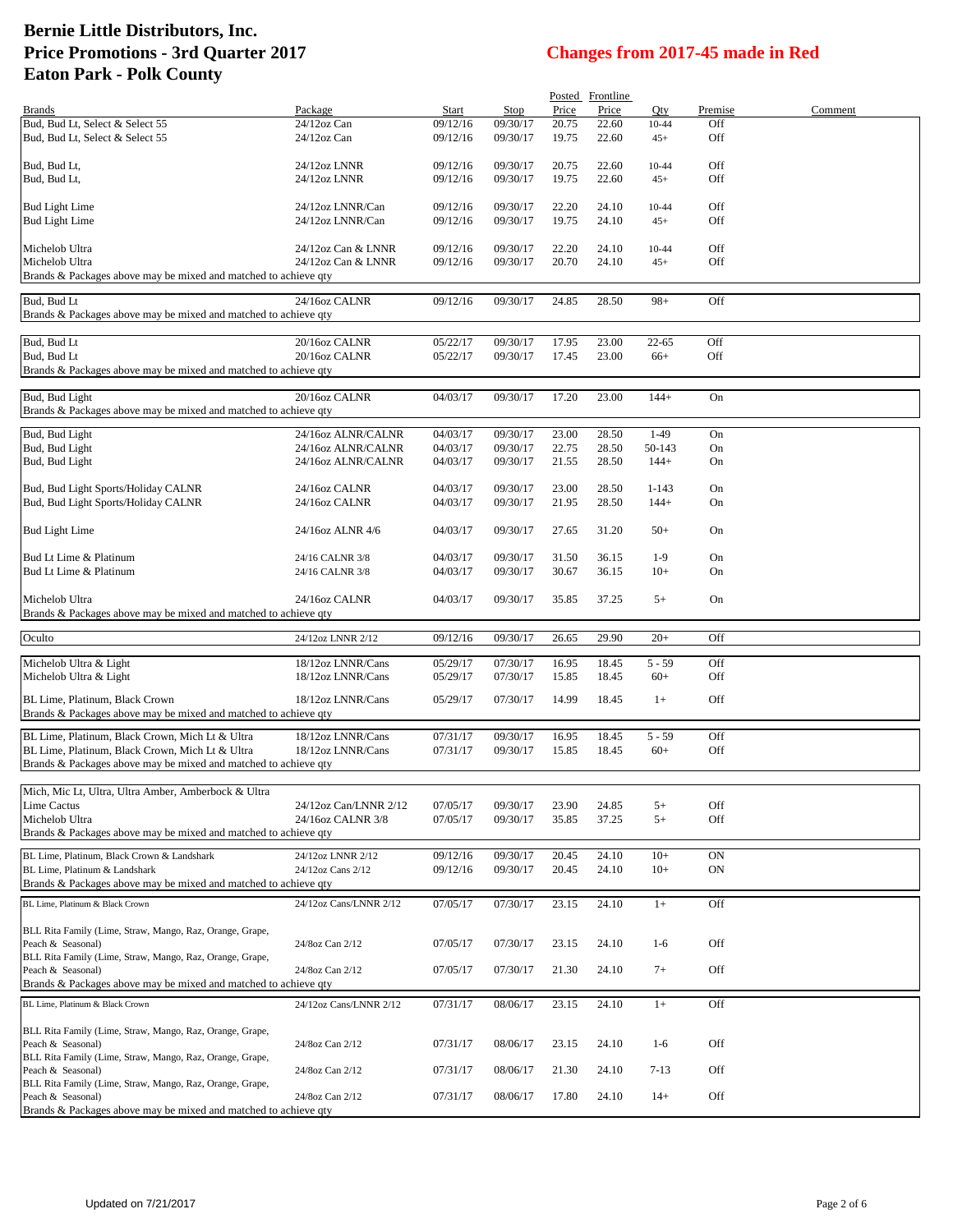|                                                                                                     |                                    |                      |                      |                | Posted Frontline |                |            |         |
|-----------------------------------------------------------------------------------------------------|------------------------------------|----------------------|----------------------|----------------|------------------|----------------|------------|---------|
| <b>Brands</b>                                                                                       | Package                            | Start                | Stop                 | Price          | Price            | Qty            | Premise    | Comment |
| BL Lime, Platinum & Black Crown                                                                     | 24/12oz Cans/LNNR 2/12             | 08/07/17             | 09/30/17             | 23.15          | 24.10            | $1+$           | Off        |         |
| BLL Rita Family (Lime, Straw, Mango, Raz, Orange, Grape,                                            |                                    |                      |                      |                |                  |                |            |         |
| Peach & Seasonal)                                                                                   | 24/8oz Can 2/12                    | 08/07/17             | 09/30/17             | 23.15          | 24.10            | $1-6$          | Off        |         |
| BLL Rita Family (Lime, Straw, Mango, Raz, Orange, Grape,                                            |                                    |                      |                      |                |                  |                |            |         |
| Peach & Seasonal)<br>Brands & Packages above may be mixed and matched to achieve qty                | 24/8oz Can 2/12                    | 08/07/17             | 09/30/17             | 21.30          | 24.10            | $7+$           | Off        |         |
|                                                                                                     |                                    |                      |                      |                |                  |                |            |         |
| Bud Light Lime, Platinum                                                                            | 24/12oz LNNR 4/6                   | 07/17/17             | 07/22/17             | 15.50          | 24.55            | $10+$          | Off        |         |
| Brands & Packages above may be mixed and matched to achieve qty                                     |                                    |                      |                      |                |                  |                |            |         |
| Best Damn Root Beer, Cherry Cola & Cream Soda                                                       | 24/12oz LNR 4/6                    | 08/28/17             | 09/03/17             | 19.20          | 30.30            | $15+$          | Off        |         |
| Brands & Packages above may be mixed and matched to achieve qty                                     |                                    |                      |                      |                |                  |                |            |         |
|                                                                                                     |                                    |                      |                      |                |                  |                |            |         |
| <b>Spiked Seltzer Variety</b>                                                                       | 24/12oz Can 2/12                   | 06/26/17             | 07/23/17             | 24.50          | 28.50            | $5+$           | Off        |         |
| Spiked Seltzer Variety                                                                              | 24/12oz Can 2/12                   | 07/24/17             | 09/30/17             | 24.50          | 28.50            | $3+$           | Off        |         |
|                                                                                                     |                                    |                      |                      |                |                  |                |            |         |
| Busch, Busch Lt, Nat Lt, Nat Ice & Rolling Rock<br>Busch, Busch Lt, Nat Lt, Nat Ice & Rolling Rock  | 24/12oz Can S/C<br>24/12oz Can S/C | 01/16/17<br>01/16/17 | 09/30/17<br>09/30/17 | 15.35<br>13.80 | 17.00<br>17.00   | 15-76<br>$77+$ | Off<br>Off |         |
|                                                                                                     |                                    |                      |                      |                |                  |                |            |         |
| Natty Daddy                                                                                         | 24/12oz Can S/C                    | 01/16/17             | 09/30/17             | 15.35          | 16.10            | $1-4$          | Off        |         |
| <b>Natty Daddy</b>                                                                                  | 24/12oz Can S/C                    | 01/16/17             | 09/30/17             | 14.35          | 16.10            | $5-76$         | Off        |         |
| Natty Daddy                                                                                         | 24/12oz Can S/C                    | 01/16/17             | 09/30/17             | 13.80          | 16.10            | $77+$          | Off        |         |
| Brands & Packages above may be mixed and matched to achieve qty                                     |                                    |                      |                      |                |                  |                |            |         |
|                                                                                                     |                                    |                      |                      |                |                  |                |            |         |
| Busch, Busch Lt, Nat Lt, Nat Ice, Bud Ice, Rolling Rock &                                           |                                    |                      |                      |                |                  |                |            |         |
| <b>Busch Ice</b><br>Brands & Packages above may be mixed and matched to achieve qty                 | 18/12oz Cans/LNNR                  | 04/17/17             | 09/30/17             | 9.35           | 12.40            | $40+$          | Off        |         |
|                                                                                                     |                                    |                      |                      |                |                  |                |            |         |
| King Cobra & High Gravity                                                                           | 24/16oz Can 6/4                    | 09/12/16             | 09/30/17             | 17.75          | 19.55            | $5+$           | Off        |         |
| Brands & Packages above may be mixed and matched to achieve qty                                     |                                    |                      |                      |                |                  |                |            |         |
|                                                                                                     |                                    |                      |                      |                |                  |                |            |         |
| Shock Top & Shock Top Sampler                                                                       | 24/12oz LNNR                       | 09/12/16             | 09/30/17             | 19.70          | 27.75            | $56+$          | Off        |         |
| Brands & Packages above may be mixed and matched to achieve qty                                     |                                    |                      |                      |                |                  |                |            |         |
| Shock Top & Shock Top Lemon                                                                         | 15/12oz Can                        | 09/12/16             | 09/30/17             | 13.65          | 15.25            | $50+$          | Off        |         |
| Brands & Packages above may be mixed and matched to achieve qty                                     |                                    |                      |                      |                |                  |                |            |         |
| Shock Top & Shock Top Lemon                                                                         | 30/12oz Can 2/15                   | 09/12/16             | 09/30/17             | 25.70          | 28.90            | $25+$          | Off        |         |
| Brands & Packages above may be mixed and matched to achieve qty                                     |                                    |                      |                      |                |                  |                |            |         |
| Shock Top, Apple Wheat, Lemon, Pumpkin, Rasp, IPA, Winter Combo,                                    |                                    |                      |                      |                |                  |                |            |         |
| Choc, Pretzel, Ginger, Ruby Red                                                                     | 24/12oz LNNR 4/6                   | 06/19/17             | 09/30/17             | 27.10          | 27.75            | $1-19$         | Off        |         |
| Shock Top, Apple Wheat, Lemon, Pumpkin, Rasp, IPA, Winter Combo,<br>Choc, Pretzel, Ginger, Ruby Red | 24/12oz LNNR 4/6                   | 06/19/17             | 09/30/17             | 26.10          | 27.75            | 20-55          | Off        |         |
| Shock Top, Apple Wheat, Lemon, Pumpkin, Rasp, IPA, Winter Combo,                                    |                                    |                      |                      |                |                  |                |            |         |
| Choc, Pretzel, Ginger, Ruby Red                                                                     | 24/12oz LNNR 4/6                   | 06/19/17             | 09/30/17             | 25.10          | 27.75            | 56-111         | Off        |         |
| Shock Top, Apple Wheat, Lemon, Pumpkin, Rasp, IPA, Winter Combo,<br>Choc, Pretzel, Ginger, Ruby Red | 24/12oz LNNR 4/6                   | 06/19/17             | 09/30/17             | 24.10          | 27.75            | $112+$         | Off        |         |
| Brands & Packages above may be mixed and matched to achieve qty                                     |                                    |                      |                      |                |                  |                |            |         |
|                                                                                                     |                                    |                      |                      |                |                  |                |            |         |
| Wild Blue & Redbridge                                                                               | 24/12oz LNNR 4/6                   | 11/14/16             | 09/30/17             | 28.65          | 29.35            | $28+$          | Off        |         |
| Brands & Packages above may be mixed and matched to achieve qty                                     |                                    |                      |                      |                |                  |                |            |         |
| Kirin Ichiban & Kirin Light                                                                         | 24/12oz LNNR 4/6                   | 11/14/16             | 09/30/17             | 23.50          | 27.75            | $10+$          | Off        |         |
| Brands & Packages above may be mixed and matched to achieve qty                                     |                                    |                      |                      |                |                  |                |            |         |
|                                                                                                     |                                    |                      |                      |                |                  |                |            |         |
| Becks, Lt, Dark, Oktob, Sapphire, Bass                                                              | 24/12oz LNNR 4/6                   | 07/03/17             | 08/27/17             | 21.60          | 24.55            | 10-111         | Off        |         |
| Becks, Lt, Dark, Oktob, Sapphire, Bass                                                              | 24/12oz LNNR 4/6                   | 07/03/17             | 08/27/17             | 19.80          | 24.55            | $112+$         | Off        |         |
| Brands & Packages above may be mixed and matched to achieve qty                                     |                                    |                      |                      |                |                  |                |            |         |
| <b>Bass Ale</b>                                                                                     | 24/12oz LNNR 4/6                   | 08/28/17             | 09/30/17             | 21.60          | 24.55            | 10-111         | Off        |         |
| <b>Bass Ale</b>                                                                                     | 24/12oz LNNR 4/6                   | 08/28/17             | 09/30/17             | 19.80          | 24.55            | $112+$         | Off        |         |
| Becks, Lt, Dark, Oktob, Sapphire                                                                    | 24/12oz LNNR 4/6                   | 08/28/17             | 09/03/17             | 15.85          | 24.55            | $20+$          | Off        |         |
| Brands & Packages above may be mixed and matched to achieve qty                                     |                                    |                      |                      |                |                  |                |            |         |
| Becks, Lt, Dark, Oktob, Sapphire                                                                    | 24/12oz LNNR 4/6                   | 09/04/17             | 12/31/17             | 22.05          | 24.55            | 56-111         | Off        |         |
| Becks, Lt, Dark, Oktob, Sapphire                                                                    | 24/12oz LNNR 4/6                   | 09/04/17             | 12/31/17             | 19.80          | 24.55            | $112+$         | Off        |         |
| Brands & Packages above may be mixed and matched to achieve qty                                     |                                    |                      |                      |                |                  |                |            |         |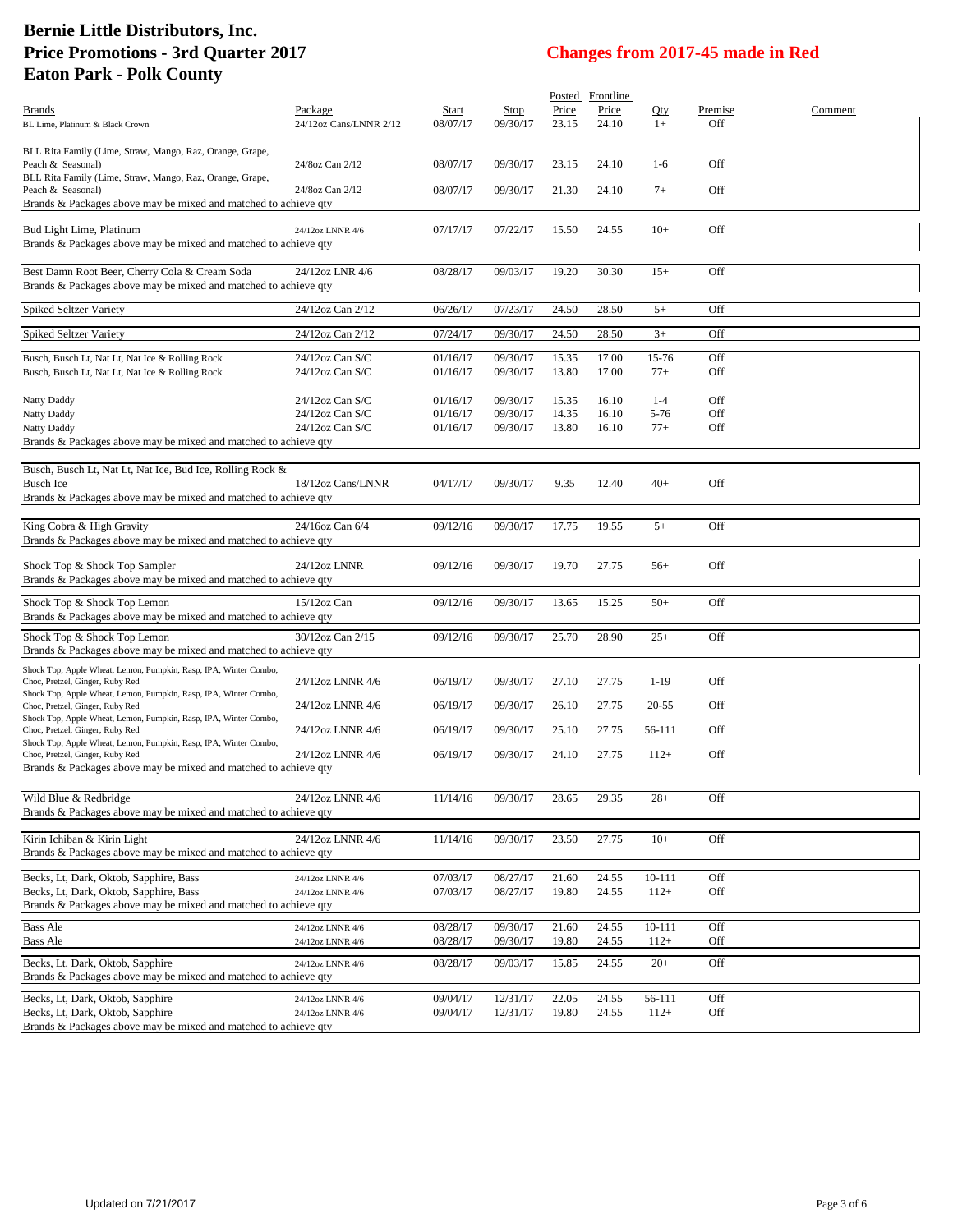|                                                                 |                       |          |          |       | Posted Frontline |         |         |         |
|-----------------------------------------------------------------|-----------------------|----------|----------|-------|------------------|---------|---------|---------|
| <b>Brands</b>                                                   | Package               | Start    | Stop     | Price | Price            | Qty     | Premise | Comment |
| Becks, Light, Dark, Oktoberfest, Sapphire & Bass                | 24/12oz LNNR/CAN 2/12 | 07/10/17 | 07/16/17 | 19.90 | 24.10            | $10+$   | Off     |         |
| Beck's Pilsner                                                  | 24/16oz CALNR 3/8     | 07/10/17 | 07/16/17 | 28.80 | 36.15            | $10+$   | Off     |         |
| Land Shark                                                      | 24/12oz LNNR/CAN 2/12 | 07/10/17 | 07/16/17 | 19.90 | 24.10            | $10+$   | Off     |         |
| Brands & Packages above may be mixed and matched to achieve qty |                       |          |          |       |                  |         |         |         |
|                                                                 |                       |          |          |       |                  |         |         |         |
| Becks, Light, Dark, Oktoberfest, Sapphire & Bass                | 24/12oz LNNR/CAN 2/12 | 07/17/17 | 08/13/17 | 20.35 | 24.10            | 56-111  | Off     |         |
| Becks, Light, Dark, Oktoberfest, Sapphire & Bass                | 24/12oz LNNR/CAN 2/12 | 07/17/17 | 08/13/17 | 19.80 | 24.10            | $112+$  | Off     |         |
|                                                                 |                       |          |          |       |                  |         |         |         |
| Beck's Pilsner                                                  | 24/16oz CALNR 3/8     | 07/17/17 | 08/13/17 | 30.52 | 36.15            | 56-111  | Off     |         |
| Beck's Pilsner                                                  | 24/16oz CALNR 3/8     | 07/17/17 | 08/13/17 | 29.70 | 36.15            | $112+$  | Off     |         |
|                                                                 |                       |          |          |       |                  |         |         |         |
| Land Shark                                                      | 24/12oz LNNR/CAN 2/12 | 07/17/17 | 08/13/17 | 22.15 | 24.10            | 56-111  | Off     |         |
| <b>Land Shark</b>                                               | 24/12oz LNNR/CAN 2/12 | 07/17/17 | 08/13/17 | 20.35 | 24.10            | $112+$  | Off     |         |
| Brands & Packages above may be mixed and matched to achieve qty |                       |          |          |       |                  |         |         |         |
| Becks, Light, Dark, Oktoberfest, Sapphire & Bass                | 24/12oz LNNR/CAN 2/12 | 08/14/17 | 08/20/17 | 19.90 | 24.10            | $10+$   | Off     |         |
|                                                                 |                       |          |          |       |                  |         |         |         |
| Beck's Pilsner                                                  | 24/16oz CALNR 3/8     | 08/14/17 | 08/20/17 | 28.80 | 36.15            | $10+$   | Off     |         |
|                                                                 |                       |          |          |       |                  |         |         |         |
| Land Shark                                                      | 24/12oz LNNR/CAN 2/12 | 08/14/17 | 08/20/17 | 19.90 | 24.10            | $10+$   | Off     |         |
| Brands & Packages above may be mixed and matched to achieve qty |                       |          |          |       |                  |         |         |         |
| Becks, Light, Dark, Oktoberfest, Sapphire & Bass                | 24/12oz LNNR/CAN 2/12 | 08/21/17 | 09/10/17 | 20.35 | 24.10            | 56-111  | Off     |         |
| Becks, Light, Dark, Oktoberfest, Sapphire & Bass                | 24/12oz LNNR/CAN 2/12 | 08/21/17 | 09/10/17 | 19.80 | 24.10            | $112+$  | Off     |         |
|                                                                 |                       |          |          |       |                  |         |         |         |
| Beck's Pilsner                                                  | 24/16oz CALNR 3/8     | 08/21/17 | 09/10/17 | 30.52 | 36.15            | 56-111  | Off     |         |
| Beck's Pilsner                                                  | 24/16oz CALNR 3/8     | 08/21/17 | 09/10/17 | 29.70 | 36.15            | $112+$  | Off     |         |
|                                                                 |                       |          |          |       |                  |         |         |         |
| Land Shark                                                      | 24/12oz LNNR/CAN 2/12 | 08/21/17 | 09/10/17 | 22.15 | 24.10            | 56-111  | Off     |         |
| Land Shark                                                      | 24/12oz LNNR/CAN 2/12 | 08/21/17 | 09/10/17 | 20.35 | 24.10            | $112+$  | Off     |         |
| Brands & Packages above may be mixed and matched to achieve qty |                       |          |          |       |                  |         |         |         |
|                                                                 |                       |          |          |       |                  |         |         |         |
| Becks, Light, Dark, Oktoberfest, Sapphire & Bass                | 24/12oz LNNR/CAN 2/12 | 09/11/17 | 09/17/17 | 19.90 | 24.10            | $10+$   | Off     |         |
|                                                                 |                       |          |          |       |                  |         |         |         |
| Beck's Pilsner                                                  | 24/16oz CALNR 3/8     | 09/11/17 | 09/17/17 | 28.80 | 36.15            | $10+$   | Off     |         |
|                                                                 |                       |          |          |       |                  |         |         |         |
| Land Shark                                                      | 24/12oz LNNR/CAN 2/12 | 09/11/17 | 09/17/17 | 19.90 | 24.10            | $10+$   | Off     |         |
| Brands & Packages above may be mixed and matched to achieve qty |                       |          |          |       |                  |         |         |         |
| Becks, Light, Dark, Oktoberfest, Sapphire & Bass                | 24/12oz LNNR/CAN 2/12 | 09/18/17 | 10/08/17 | 20.35 | 24.10            | 56-111  | Off     |         |
| Becks, Light, Dark, Oktoberfest, Sapphire & Bass                | 24/12oz LNNR/CAN 2/12 | 09/18/17 | 10/08/17 | 19.80 | 24.10            | $112+$  | Off     |         |
|                                                                 |                       |          |          |       |                  |         |         |         |
| Beck's Pilsner                                                  | 24/16oz CALNR 3/8     | 09/18/17 | 10/08/17 | 30.52 | 36.15            | 56-111  | Off     |         |
| Beck's Pilsner                                                  | 24/16oz CALNR 3/8     | 09/18/17 | 10/08/17 | 29.70 | 36.15            | $112+$  | Off     |         |
|                                                                 |                       |          |          |       |                  |         |         |         |
| Land Shark                                                      | 24/12oz LNNR/CAN 2/12 | 09/18/17 | 10/08/17 | 22.15 | 24.10            | 56-111  | Off     |         |
| Land Shark                                                      | 24/12oz LNNR/CAN 2/12 | 09/18/17 | 10/08/17 | 20.35 | 24.10            | $112+$  | Off     |         |
| Brands & Packages above may be mixed and matched to achieve qty |                       |          |          |       |                  |         |         |         |
|                                                                 |                       |          |          |       |                  |         |         |         |
| Beck's, Sapphire, Black Crown, BL Lime, Platinum,               |                       |          |          |       |                  |         |         |         |
| Michelob Ultra & Landshark                                      | 24/16oz CAN 6/4       | 02/06/17 | 09/30/17 | 25.75 | 28.00            | $1 - 2$ | Off     |         |
| Beck's, Sapphire, Black Crown, BL Lime, Platinum,               |                       |          |          |       |                  |         |         |         |
| Michelob Ultra & Landshark                                      | 24/16oz CAN 6/4       | 02/06/17 | 09/30/17 | 24.90 | 28.00            | $3+$    | Off     |         |
|                                                                 |                       |          |          |       |                  |         |         |         |
| Shock Top, Apple, Lemon, Pumpkin, Shockolate &                  |                       |          |          |       |                  |         |         |         |
| <b>Twisted Pretzel</b>                                          | 24/16oz CAN 6/4       | 02/06/17 | 09/30/17 | 29.80 | 33.50            | $1-2$   | Off     |         |
| Shock Top, Apple, Lemon, Pumpkin, Shockolate &                  |                       |          |          |       |                  |         |         |         |
| <b>Twisted Pretzel</b>                                          | 24/16oz CAN 6/4       | 02/06/17 | 09/30/17 | 24.90 | 33.50            | $3+$    | Off     |         |
|                                                                 |                       |          |          |       |                  |         |         |         |
| Goose 312, IPA, Green Line & Four Star Pilsner                  | 24/16oz CAN 6/4       | 02/06/17 | 09/30/17 | 29.80 | 31.95            | $1-2$   | Off     |         |
| Goose 312, IPA, Green Line & Four Star Pilsner                  | 24/16oz CAN 6/4       | 02/06/17 | 09/30/17 | 24.90 | 31.95            | $3+$    | Off     |         |
|                                                                 |                       |          |          |       |                  |         |         |         |
| Bud Chelada, Bud Lt Chelada                                     | 24/16oz Can 6/4       | 02/06/17 | 09/30/17 | 29.80 | 33.50            | $1+$    | Off     |         |
|                                                                 |                       |          |          |       |                  |         |         |         |
| Rita Splash (Lime, Strawberry & Pineapple)                      | 24/16oz CAN 4/6       | 02/06/17 | 09/30/17 | 29.80 | 37.50            | $1+$    | Off     |         |
|                                                                 |                       |          |          |       |                  |         |         |         |
| BL Lime Rita Family & Oculto                                    | 24/16oz CAN 6/4       | 02/06/17 | 09/30/17 | 29.80 | 37.50            | $1+$    | Off     |         |
| Brands & Packages above may be mixed and matched to achieve qty |                       |          |          |       |                  |         |         |         |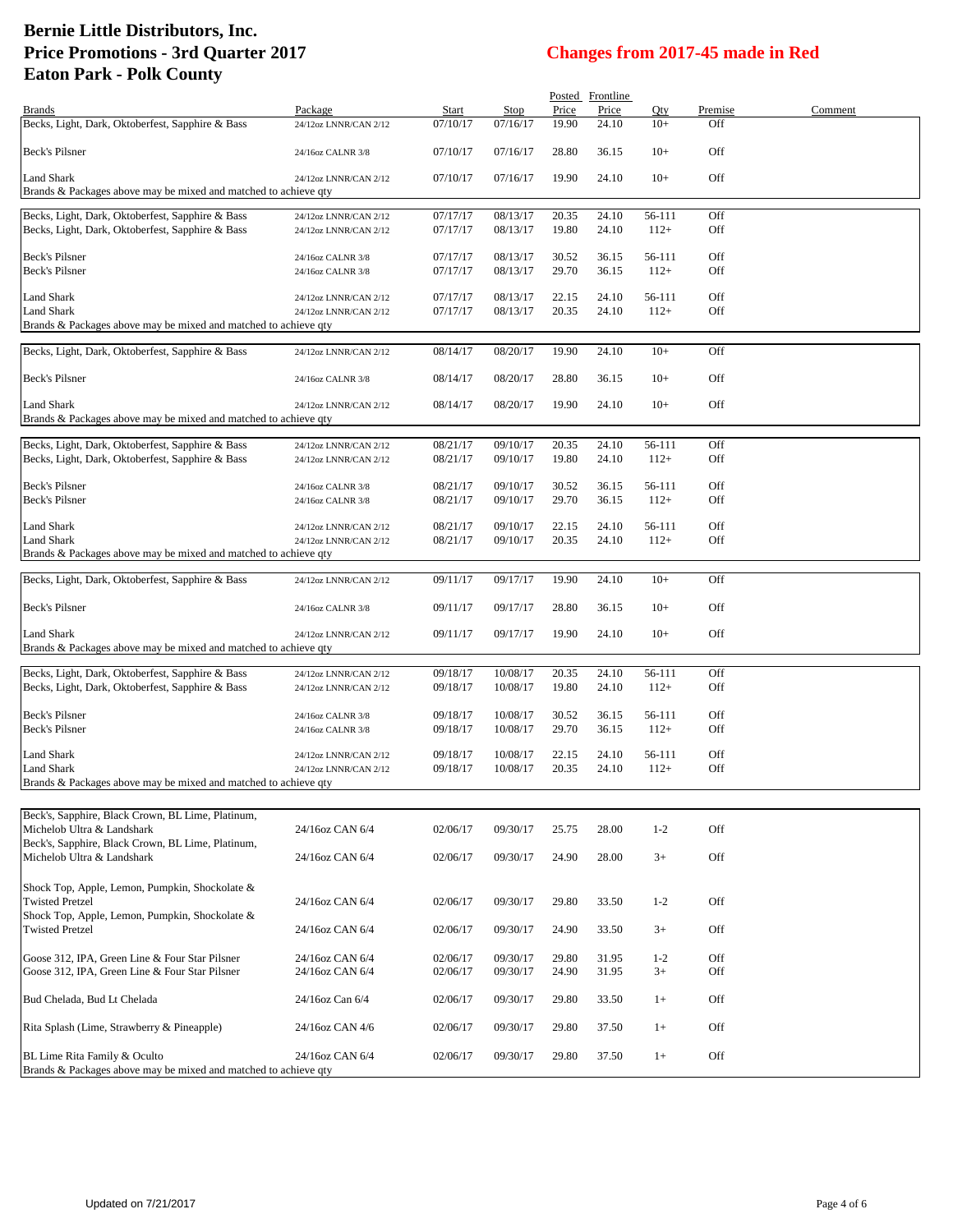| <b>Brands</b>                                                                                                                                                                                                                                    | Package                                         | Start                | Stop                  | Price          | Posted Frontline<br>Price | Qty               | Premise    | Comment |
|--------------------------------------------------------------------------------------------------------------------------------------------------------------------------------------------------------------------------------------------------|-------------------------------------------------|----------------------|-----------------------|----------------|---------------------------|-------------------|------------|---------|
| BP Blueberry, Oktoberfest, Pumpkin, Summer, Winter, Spring, Toasted                                                                                                                                                                              |                                                 |                      |                       |                |                           |                   |            |         |
| Lager, Hoptical Illusion, Mosaic Session IPA & Honey Robber                                                                                                                                                                                      | 24/12oz LNNR 4/6                                | 06/26/17             | 09/30/17              | 27.70          | 30.90                     | 25-55             | Off        |         |
| BP Blueberry, Oktoberfest, Pumpkin, Summer, Winter, Spring, Toasted<br>Lager, Hoptical Illusion, Mosaic Session IPA & Honey Robber                                                                                                               | 24/12oz LNNR 4/6                                | 06/26/17             | 09/30/17              | 26.70          | 30.90                     | $56+$             | Off        |         |
| Goose 312, 312 Pale Ale, Honkers, IPA, Winter, Summer, Harvest Ale,<br>Sixth Day, Endless IPA, Rambler IPA, Oktob, 10 Hills Pale Ale, Four Star,<br>Green Line, Preseason<br>Goose 312, 312 Pale Ale, Honkers, IPA, Winter, Summer, Harvest Ale, | 24/12oz LNNR/Can 4/6                            | 06/26/17             | 09/30/17              | 27.70          | 30.90                     | 25-55             | Off        |         |
| Sixth Day, Endless IPA, Rambler IPA, Oktob, 10 Hills Pale Ale, Four Star,<br>Green Line, Preseason<br>Brands & Packages above may be mixed and matched to achieve qty                                                                            | 24/12oz LNNR/Can 4/6                            | 06/26/17             | 09/30/17              | 26.70          | 30.90                     | $56+$             | Off        |         |
|                                                                                                                                                                                                                                                  |                                                 |                      |                       |                |                           |                   |            |         |
| Shock Top, Wheat IPA, Lemon, Pumpkin, Variety, Apple, Winter, Honey<br>Bourbon, Choc, Pretzel, Ginger & Ruby Red<br>Shock Top, Wheat IPA, Lemon, Pumpkin, Variety, Apple, Winter, Honey                                                          | 24/12oz LNNR/Can 2/12                           | 01/23/17             | 09/30/17              | 24.60          | 27.75                     | 14-55             | Off        |         |
| Bourbon, Choc, Pretzel, Ginger & Ruby Red                                                                                                                                                                                                        | 24/12oz LNNR/Can 2/12                           | 01/23/17             | 09/30/17              | 23.60          | 27.75                     | 56-111            | Off        |         |
| Shock Top, Wheat IPA, Lemon, Pumpkin, Variety, Apple, Winter, Honey<br>Bourbon, Choc, Pretzel, Ginger & Ruby Red                                                                                                                                 | 24/12oz LNNR/Can 2/12                           | 01/23/17             | 09/30/17              | 22.60          | 27.75                     | $112+$            | Off        |         |
| Goose 312, 312 Pale, Honkers, IPA, Winter, Summer, Fall, Harvest Ale,                                                                                                                                                                            |                                                 |                      |                       |                |                           |                   |            |         |
| Endless IPA, Winter, Four Star, Green Line & Johnny Appleseed                                                                                                                                                                                    | 24/12oz LNNR/CN 2/12                            | 01/23/17             | 09/30/17              | 26.25          | 29.65                     | 14-55             | Off        |         |
| Goose 312, 312 Pale, Honkers, IPA, Winter, Summer, Fall, Harvest Ale,<br>Endless IPA, Winter, Four Star, Green Line & Johnny Appleseed                                                                                                           | 24/12oz LNNR/CN 2/12                            | 01/23/17             | 09/30/17              | 25.25          | 29.65                     | $56+$             | Off        |         |
| Brands & Packages above may be mixed and matched to achieve qty                                                                                                                                                                                  |                                                 |                      |                       |                |                           |                   |            |         |
| Goose Seasonal Sampler                                                                                                                                                                                                                           | 24/12oz Can                                     | 01/02/17             | 09/30/17              | 25.45          | 28.85                     | 14-55             | Off        |         |
| Goose Seasonal Sampler                                                                                                                                                                                                                           | 24/12oz Can                                     | 01/02/17             | 09/30/17              | 24.45          | 28.85                     | $56+$             | Off        |         |
| Brands & Packages above may be mixed and matched to achieve qty                                                                                                                                                                                  |                                                 |                      |                       |                |                           |                   |            |         |
| Goose Seasonal Sampler                                                                                                                                                                                                                           | 24/12oz LNNR                                    | 01/02/17             | 09/30/17              | 26.80          | 28.85                     | $10-55$           | Off        |         |
| Goose Seasonal Sampler                                                                                                                                                                                                                           | 24/12oz LNNR                                    | 01/02/17             | 09/30/17              | 25.50          | 28.85                     | 56-111            | Off        |         |
| Goose Seasonal Sampler<br>Brands & Packages above may be mixed and matched to achieve qty                                                                                                                                                        | 24/12oz LNNR                                    | 01/02/17             | 09/30/17              | 24.50          | 28.85                     | $112+$            | Off        |         |
|                                                                                                                                                                                                                                                  |                                                 |                      |                       |                |                           |                   |            |         |
|                                                                                                                                                                                                                                                  |                                                 |                      |                       |                |                           |                   |            |         |
| <b>Boddington's Pub</b>                                                                                                                                                                                                                          | 24/16oz CAN 6/4                                 | 01/04/16             | 09/30/17              | 39.15          | 41.75                     | $72+$             | Off        |         |
|                                                                                                                                                                                                                                                  | 20/9.6oz LNR                                    | 09/12/16             | 09/30/17              | 19.90          | 21.95                     | $3+$              | Off        |         |
| Stella Artois                                                                                                                                                                                                                                    |                                                 |                      |                       |                |                           |                   |            |         |
| Stella Artois, Cidre, Hoegaarden, Leffe Blonde/Brown                                                                                                                                                                                             | 24/11.2oz LNNR/CN 4/6                           | 05/01/17<br>05/01/17 | 09/30/17<br>09/30/17  | 26.40          | 32.55                     | 56-111<br>112-215 | Off<br>Off |         |
| Stella Artois, Cidre, Hoegaarden, Leffe Blonde/Brown<br>Stella Artois, Cidre, Hoegaarden, Leffe Blonde/Brown                                                                                                                                     | 24/11.2oz LNNR/CN 4/6<br>24/11.2oz LNNR/CN 4/6  | 05/01/17             | 09/30/17              | 25.75<br>24.46 | 32.55<br>32.55            | $216+$            | Off        |         |
|                                                                                                                                                                                                                                                  |                                                 |                      |                       |                |                           |                   |            |         |
| Stella, Stella Cidre, Hoegaarden, Belgian Sampler                                                                                                                                                                                                | 24/11.2oz LNNR/Can 2/12 &                       |                      |                       |                |                           |                   |            |         |
|                                                                                                                                                                                                                                                  | 20/14.9oz Can 2/12<br>24/11.2oz LNNR/Can 2/12 & | 05/01/17             | 09/30/17              | 30.30          | 33.30                     | $1-4$             | Off        |         |
| Stella, Stella Cidre, Hoegaarden, Belgian Sampler                                                                                                                                                                                                | 20/14.9oz Can 2/12                              | 05/01/17             | 09/30/17              | 27.00          | 33.30                     | $5 - 55$          | Off        |         |
| Stella, Stella Cidre, Hoegaarden, Belgian Sampler                                                                                                                                                                                                | 24/11.2oz LNNR/Can 2/12 &                       |                      |                       |                |                           |                   |            |         |
|                                                                                                                                                                                                                                                  | 20/14.9oz Can 2/12<br>24/11.2oz LNNR/Can 2/12 & | 05/01/17             | 09/30/17              | 26.40          | 33.30                     | 56-111            | Off        |         |
| Stella, Stella Cidre, Hoegaarden, Belgian Sampler                                                                                                                                                                                                | 20/14.9oz Can 2/12                              | 05/01/17             | 09/30/17              | 25.75          | 33.30                     | $112+$            | Off        |         |
| Brands & Packages above may be mixed and matched to achieve qty                                                                                                                                                                                  |                                                 |                      |                       |                |                           |                   |            |         |
| Montejo                                                                                                                                                                                                                                          | 24/12oz Can 2/12                                | 11/14/16             | 09/30/17              | 19.95          | 23.00                     | $5+$              | Off & On   |         |
| Kona Longboard, Fire Rock, Pipeline, Wailua Wheat, Koko Brown,<br>Castaway, Big Wave, Lemongrass & Lavaman<br>Brands & Packages above may be mixed and matched to achieve gty                                                                    | 24/12oz LNNR 4/6                                | 05/29/17             | 09/03/17              | 23.56          | 28.76                     | $25+$             | On & Off   |         |
|                                                                                                                                                                                                                                                  |                                                 |                      |                       |                |                           |                   |            |         |
| Kona Longboard, Fire Rock, Pipeline, Wailua Wheat, Koko Brown,<br>Castaway, Big Wave, Lemongrass & Lavaman                                                                                                                                       | 24/12oz LNNR 4/6                                | 09/04/17             | 09/30/17              | 25.56          | 28.76                     | 15-24             | On & Off   |         |
| Kona Longboard, Fire Rock, Pipeline, Wailua Wheat, Koko Brown,<br>Castaway, Big Wave, Lemongrass & Lavaman                                                                                                                                       | 24/12oz LNNR 4/6                                | 09/04/17             | 09/30/17              | 23.56          | 28.76                     | $25+$             | On & Off   |         |
| Brands & Packages above may be mixed and matched to achieve qty                                                                                                                                                                                  |                                                 |                      |                       |                |                           |                   |            |         |
|                                                                                                                                                                                                                                                  |                                                 |                      |                       |                |                           |                   |            |         |
| Widmer Hefeweizen, Drop Top Amber Ale, Drifter Pale Ale, Rotator IPA,<br>Upheaval, Alchemy & BRRR                                                                                                                                                | 24/12oz LNNR 4/6                                | 08/01/17             | 08/27/17              | 28.80          | 32.00                     | $15+$             | Off        |         |
| Brands & Packages above may be mixed and matched to achieve qty                                                                                                                                                                                  |                                                 |                      |                       |                |                           |                   |            |         |
| Widmer Omission IPA, Lager & Pale Ale                                                                                                                                                                                                            |                                                 |                      |                       |                |                           |                   | Off        |         |
| Brands & Packages above may be mixed and matched to achieve qty                                                                                                                                                                                  | 24/12oz LNNR 4/6                                | 08/28/17             | 09/30/17              | 28.80          | 32.00                     | $15+$             |            |         |
| SweetWater 420, IPA & Tacklebox<br>Brands & Packages above may be mixed and matched to achieve qty                                                                                                                                               | 24/12oz LNNR/Can 2/12                           |                      | 10/10/2016 12/30/2017 | 27.00          | 29.15                     | $5+$              | Off        |         |